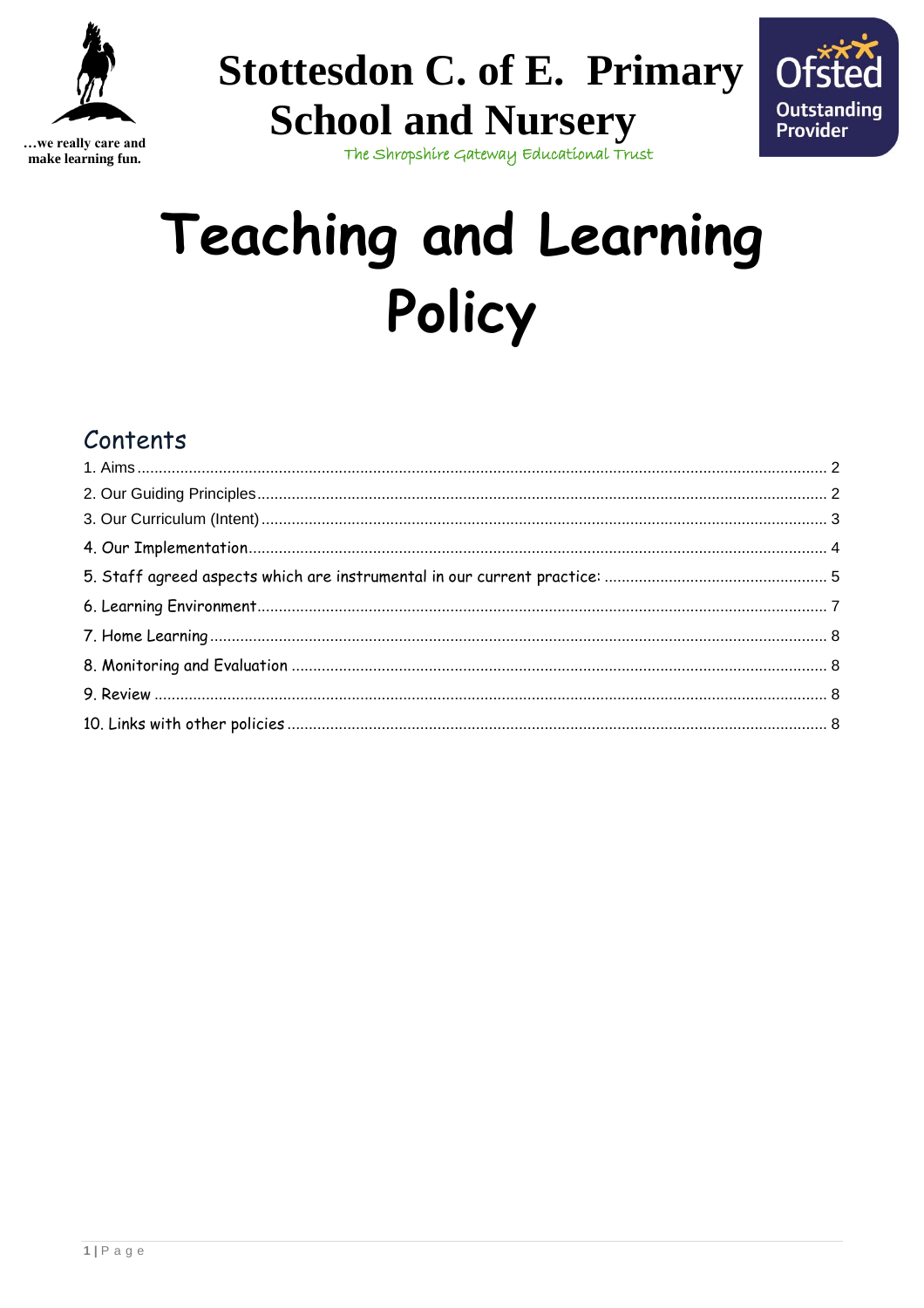#### <span id="page-1-0"></span>**1. Aims**

This whole school policy has been created to reflect the philosophy and pedagogy at Stottesdon CofE Primary School to teaching and learning. All staff have created it as a document to underpin daily activities.

This policy aims to:

- Explain how we'll create an environment at our school where pupils learn best and love to do so
- Summarise expectations to make sure everyone is committed to achieving a consistent approach to teaching and learning across our school
- Promote high expectations and raising standards of achievement for all pupils in our school
- Involve pupils, parents and the wider school community in pupils' learning and development

#### <span id="page-1-1"></span>**2. Our Guiding Principles**

Pupils learn best at our school when they:

- Have their basic physical needs met
- Feel secure, safe and valued
- Feel a sense of belonging to the group
- > Are engaged and motivated
- Can see the relevance of what they are doing
- > Know what outcome is intended
- Can link what they are doing to other experiences
- Understand the task
- Have the physical space and the tools needed
- Have access to the necessary materials
- Are not disrupted or distracted by others
- Can work with others or on their own, depending on the task
- Are guided, taught or helped in appropriate ways at appropriate times
- Can practise what they are learning
- Can apply the learning in both familiar and new contexts
- Can persevere when learning is hard
- Can manage their emotions if things are not going well
- Recognise that all learners make mistakes and mistakes can help us learn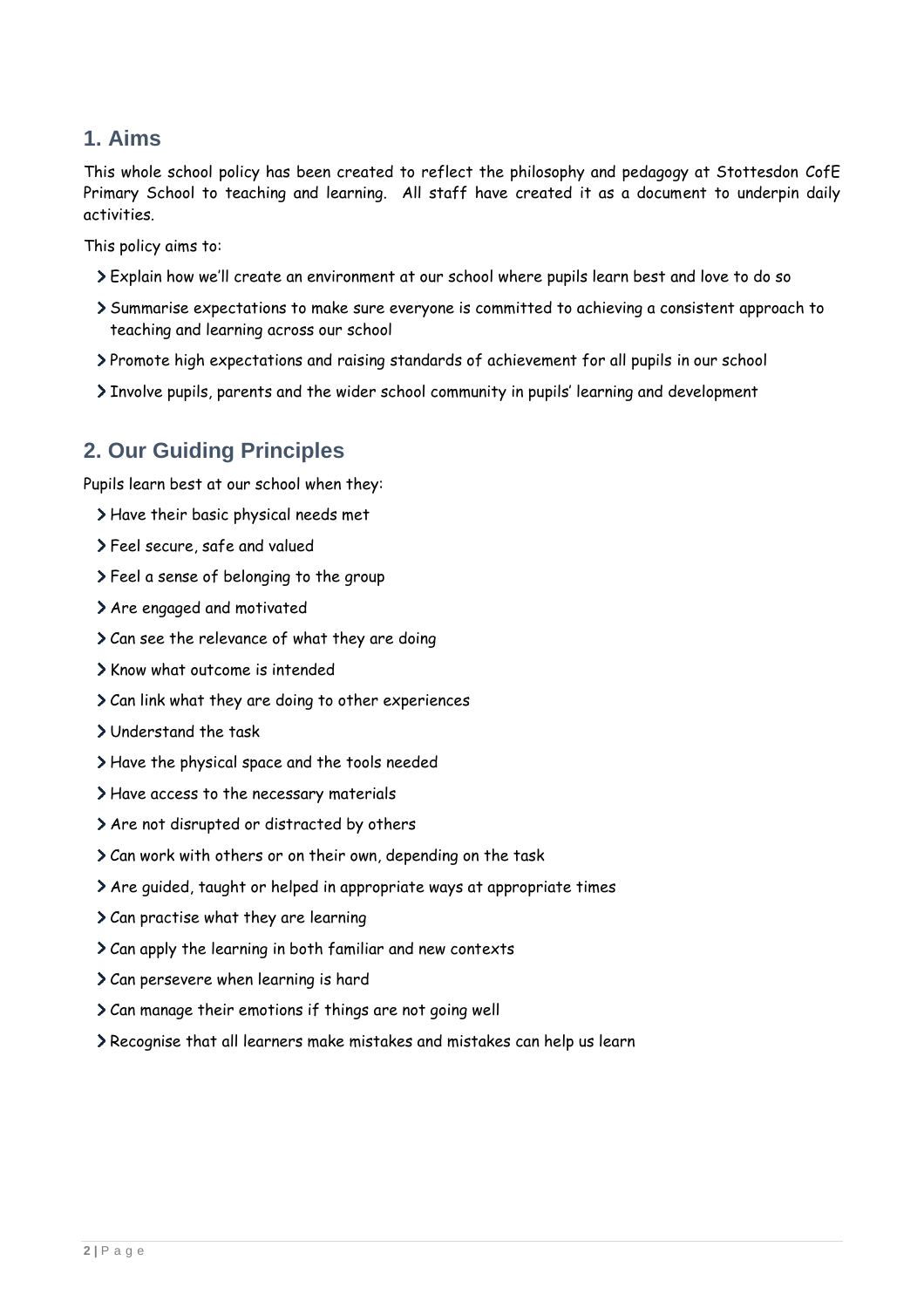## <span id="page-2-0"></span>**3. Our Curriculum (Intent)**

Our curriculum is designed to:

- $\triangleright$  ensure that children have the right knowledge and skills for the next stage of their education
- ➢ ensure high quality learning ('an alteration in long-term memory') for all children
- $\triangleright$  give clear progression of knowledge and skills so that children make excellent progress ('no more, remember more, do more') in all subjects and areas of learning
- ➢ develop pupils' pride and self-esteem in their knowledge and abilities
- ➢ promote a love of reading, an interest in vocabulary and a valuing of fluency and comprehension
- $\triangleright$  give a breadth of experience supported by subject specialists (PE, Music, RE, French)
- $\triangleright$  develop active learners who are able to: think critically, collaborate, be independent, be resilient, apply their skills across the subjects
- $\triangleright$  inspire, motivate and excite pupils
- $\triangleright$  give first hand experience through classroom activities, educational visits/visitors and extended opportunities (clubs)
- ➢ develop an understanding and celebration of the local area, Modern Britain and the world to lead them to good citizenship and community cohesion

The curriculum, based on the National Curriculum and the Shropshire RE Syllabus, is designed within each subject (see subject policies and progression grids). These are summarised in termly curriculum maps (2 year programme) for each class. Teachers use these long term plans to inform their medium and short term plans (see planning policy).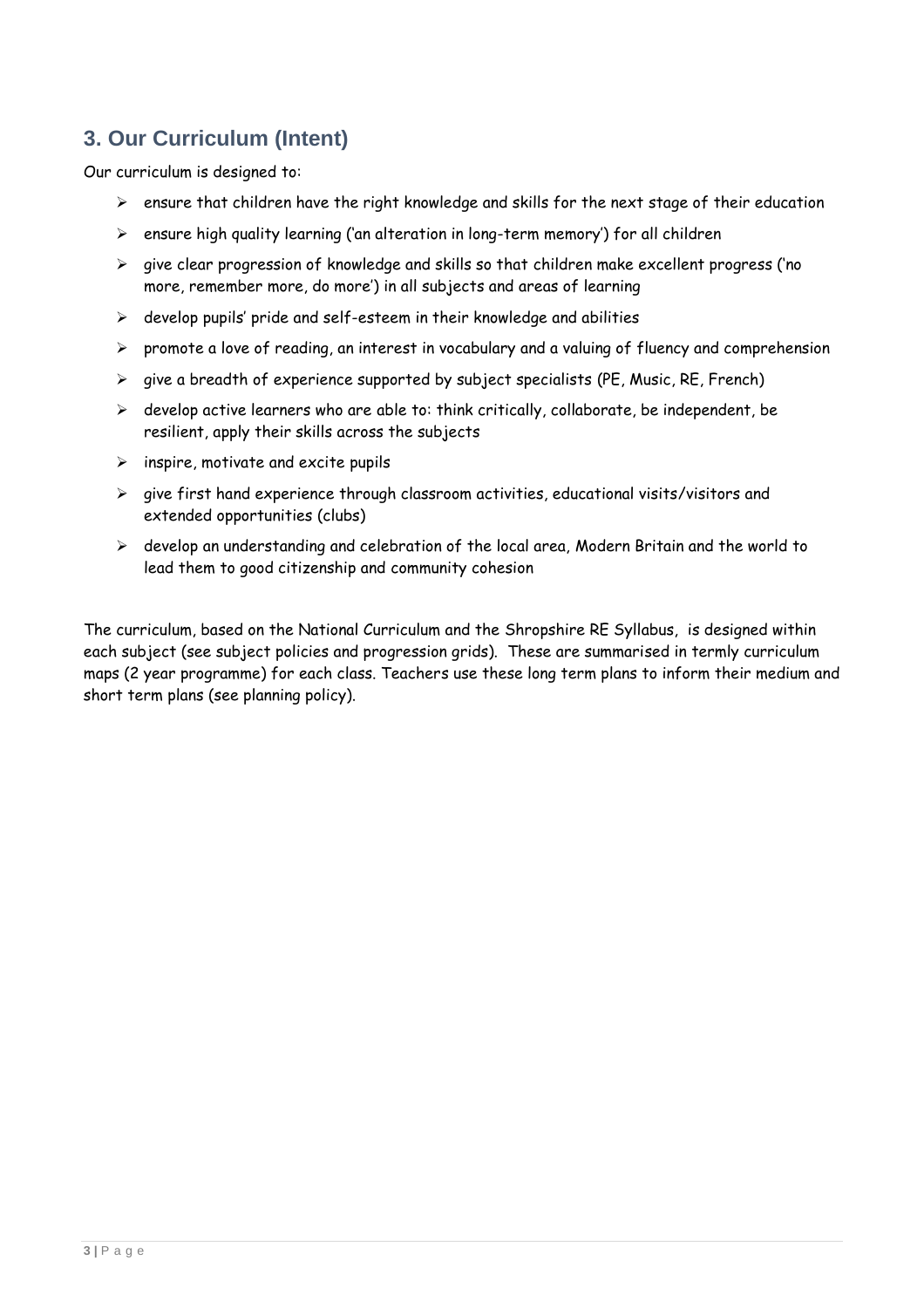## <span id="page-3-0"></span>**4. Our Implementation**

Teaching and learning in our school is a shared responsibility, and everyone in our school community has an important role to play.

We:

- Follow the expectations for teaching and professional conduct as set out in the [Teachers'](https://www.gov.uk/government/publications/teachers-standards)  **Standards**
- Actively engage parents/carers in their child's learning [newsletters, website, letters, open days/mornings, liaison, reports, parent consultations].
- Know pupils well and differentiate support to meet their individual learning needs
- Support teaching and learning with flexibility and resourcefulness
- Use agreed assessment for learning strategies (see assessment policy)
- Use effective marking and feedback as required (see marking and feedback policy)
- Have high expectations and celebrate achievement
- Demonstrate and model learning behaviours
- Create well-sequenced, broad and balanced curriculum plans that build knowledge and skills
- Sequence lessons in a way that allows pupils to make good progress from their starting points
- Provide support and guidance to other staff through coaching and mentoring
- > Promote team working at all levels
- Address underachievement and intervene promptly

## Teaching and Learning Criteria:

| your pupils; |                                                                                                                                                          | show:                                                                                                                                                |
|--------------|----------------------------------------------------------------------------------------------------------------------------------------------------------|------------------------------------------------------------------------------------------------------------------------------------------------------|
|              | understand what they are doing, how<br>well they have done and how they can<br>improve (AFL)                                                             | ٠<br>excellent subject knowledge and understand-<br>ing in the way you present progressions of<br>lessons to pupils                                  |
|              | develop, consolidate and deepen<br>their knowledge, understanding and<br>skills.                                                                         | enabling of pupils to develop skills in phonics.<br>٠<br>reading, writing, communication and, where<br>appropriate, maths across the curriculum      |
|              | apply intellectual, physical on crea-<br>tive effort in their work                                                                                       | effective planning with lesson objectives and<br>٠<br>success criteria that are understood by pupils                                                 |
|              | are productive and work at a good<br>pace                                                                                                                | ٠<br>challenge of pupils so as to extend or apply.<br>their previous knowledge, skills and under-<br>standing                                        |
|              | show interest in their work, are able<br>to sustain concentration and think<br>and learn for themselves (how do you<br>engage pupils in their learning?) | ٠<br>effective use of methods or interventions<br>which enable all pupils to improve their learn-<br>ing and prevent them from falling behind.       |
| ٠            | show enthusiasm, engagement, curi-<br>osity and motivation to learn-they<br>love and thrive on learning.                                                 | pupils are managed well , standards of behav-<br>٠<br>iour are high, rules are clear and reinforced.<br>Promote effort and pride; recognise efforts. |
|              | have time to neview their learning<br>and develop further.                                                                                               | ٠<br>effective use of time, support staff and oth-<br>er resources, including ICT                                                                    |
|              | make strong progress.                                                                                                                                    | thorough and constructive assessment of<br>٠<br>pupils work which is used to inform feedback<br>and next learning steps.                             |
|              | are eager to use feedback and<br>next learning steps. They are<br>committed to improving their<br>work.                                                  | effective use of homework to reinforce and/<br>٠<br>or extend what is learned in school.                                                             |
|              | are resilient to failure—errors are<br>algood thinga point of learning                                                                                   | effective use of questioning and discus-<br>٠<br>sion to probe learning.                                                                             |
|              |                                                                                                                                                          | effective monitoring of learning in order to<br>٠<br>adapt and reshape as appropriate - tackle<br>misconceptions-direct support.                     |
|              |                                                                                                                                                          | ۰<br>challenging of stereotypes and derogatory<br>language<br>promotion of equality and diversity.                                                   |

- Teach children to take responsibility for their own learning, and support the learning of others
- Teach children expectations for good behaviour for learning, respecting the rights of others to learn (see behaviour policy)
- Help children to know what is good about their learning and how to improve
- Help children put maximum effort and focus into their work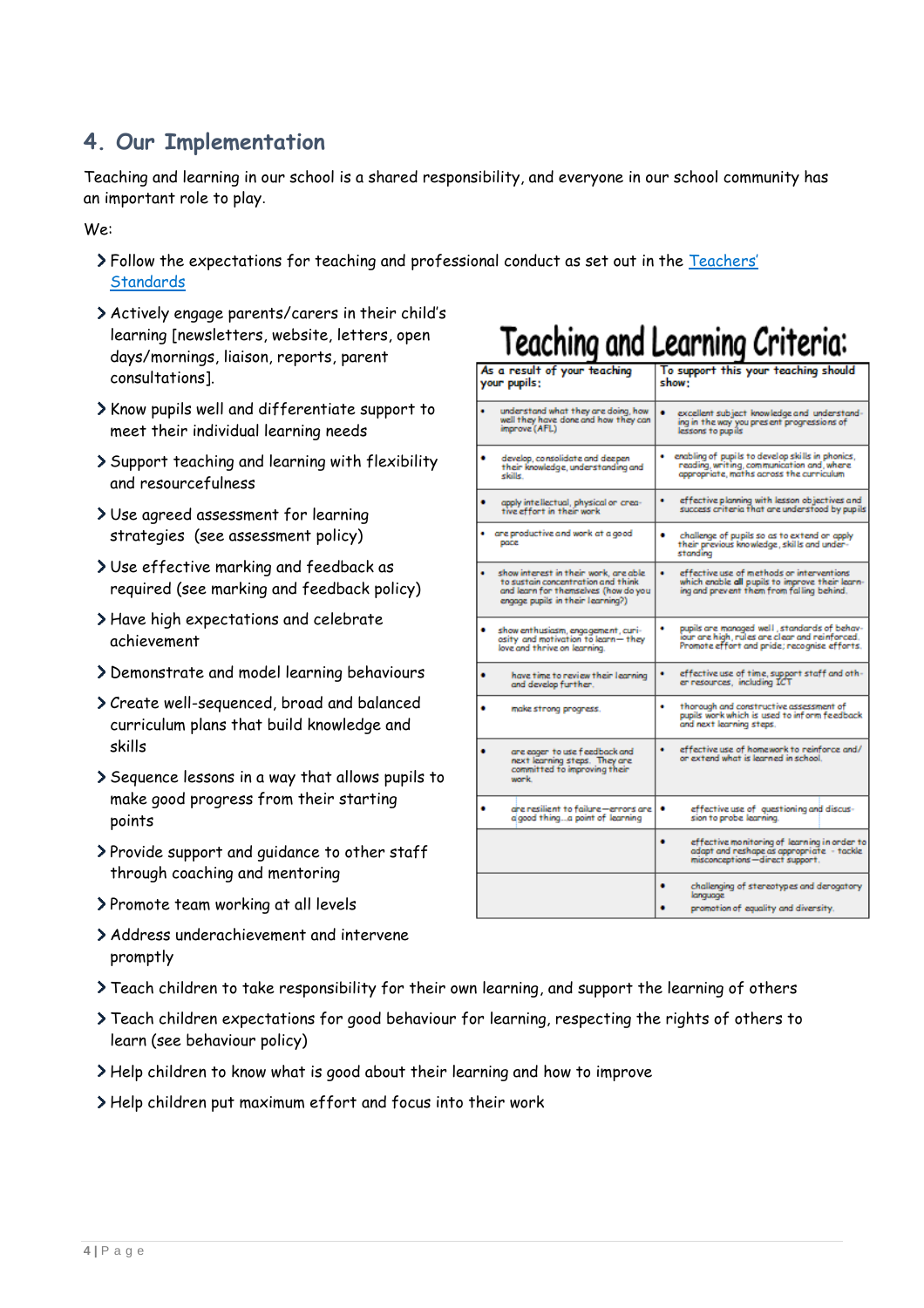## <span id="page-4-0"></span>**5. Staff agreed aspects which are instrumental in our current practice:**

- Clear concepts that are taught in progression (learning objectives)
- Children's ownership of the learning objectives and success criteria to get there. As a result, pupils can engage in self and peer assessment
- Review recent learning (previous lesson) with low stake 'check ups' to embed it into the long-term memory and address any misconceptions (e.g. starter questions; multiple choice questions; word/picture what do you know activities)
- Effective adult explanations and modelling are aural and visual with appropriate pitch, interaction and pace
- New information is presented in small steps with visuals, modelling and scaffolding children can return to
- Children are given time to practise new learning, and this is guided and monitored
- Activities that are purposeful and tightly tied to the learning objectives
- Explicit use of vocabulary (new or previously learned) displayed as appropriate
- Calm learning environments with structured routines to help children learn in all parts of the lesson
- Purposeful use of adults with clearly defined roles throughout learning
- Differentiation (of the process or the product expected) so that all pupils progress and achieve the intended outcome despite any particular needs or different starting points (e.g. using support staff effectively to provide extra support; using ability groupings for certain subjects where appropriate; providing writing frames and word banks; overlearning and pre-teaching; specific intervention on key skills and areas on EHCP or provision map) (see SEND policy)
- Working walls, concrete resources and prompts to support children in their learning



by @Inner\_Drive | innerdrive.co.uk





by @Inner\_Drive | innerdrive.co.uk

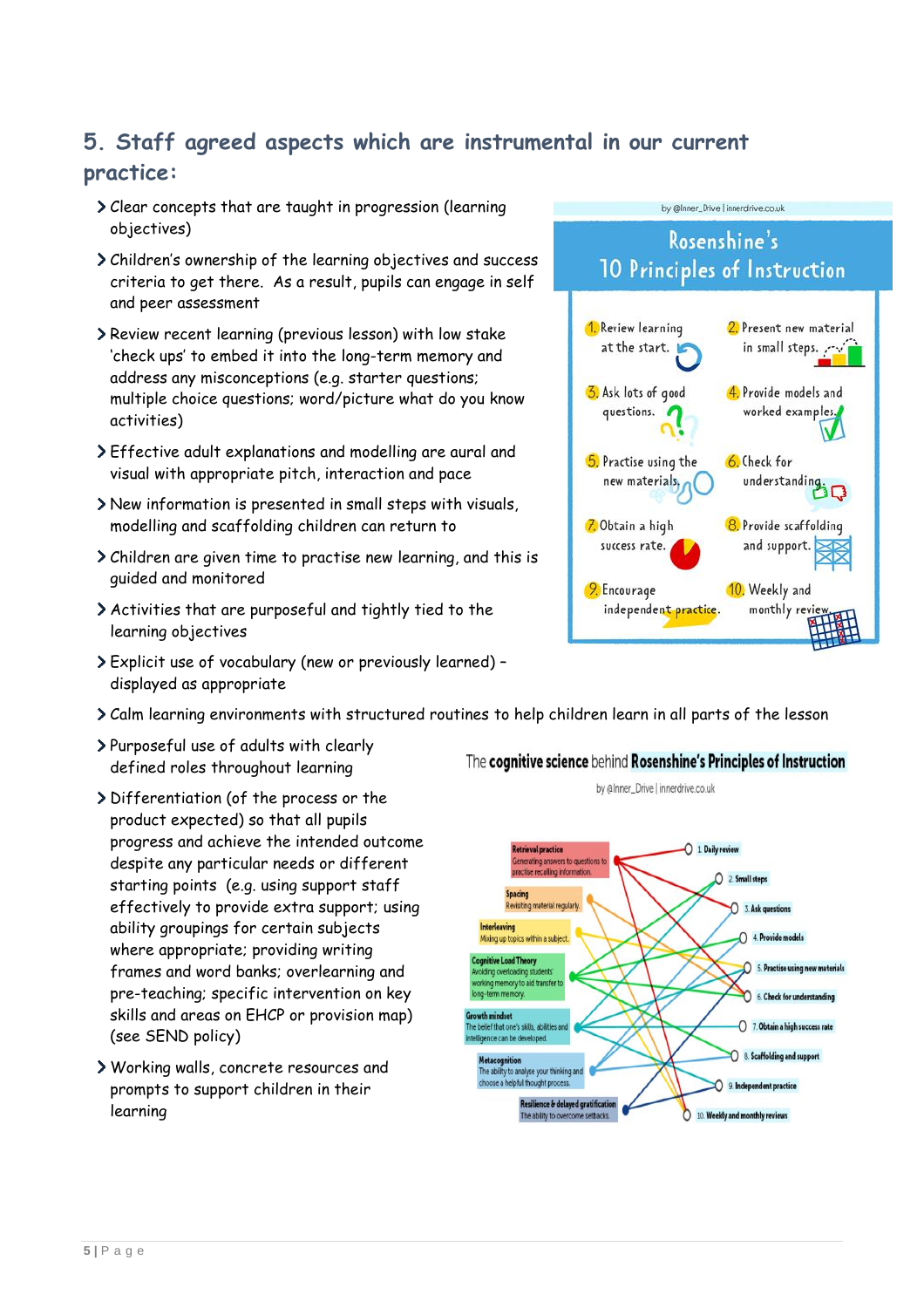- Use of consistent behaviour codes and high expectations to engage and motivate: strong use of positive praise; positive redirection; celebration.
- Prioritising active learners at all parts of the lesson through: explicit understanding and praise of learning behaviours; talk partners; targeted questioning; no hands up questioning; whiteboard/magpie book notes/practise; physical responses to questions (hands on head/nose if you think….); supporting pupils self-esteem and confidence to contribute through talk then share/stem sentences/scaffolded answers
- Effective AFL (questioning, whiteboards) and feedback to know where pupils are and move them on
- > Retrieval practice

(learning strategy not an assessment tool) refers to the act of recalling information from memory (with no or little support). It cements learning into the longterm memory, which should enable that information to become easier to retrieve in the future

- > Strong communication between all stakeholders (teachers, TAs, pupils, parents, subject leaders, headteacher, governors)
- Adults who help children to independently and actively learn e.g by sign posting to scaffolds; gesturing or prompting; hinting or clueing; remodelling if necessary; using 5 B's





After you have retrieved as much as you can go back to your books of check<br>what you've missed. Next time focus on that missing information

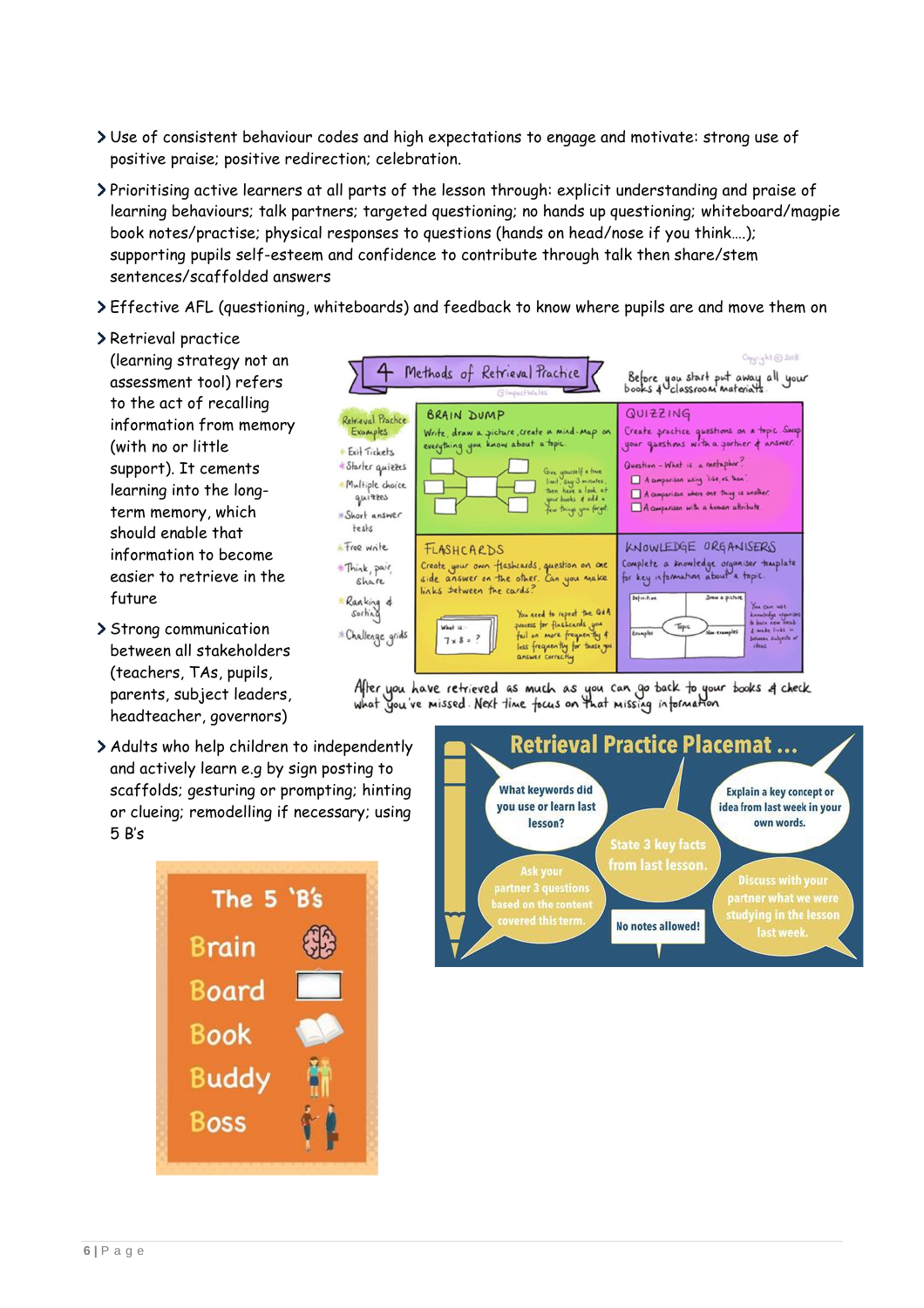- As appropriate to classes, teachers may target and support pupil's meta-cognition (their own understanding of how you learn….'learning to learn')
- Use of our school values to promote learning behaviours:
	- Courage e.g. to have a go and persevere when it seems hard
	- Responsibility e.g. for our behaviour choices and focus
	- Compassion e.g. a helping hand to others
	- Friendship and respect e.g. when we collaborate in our learning



### <span id="page-6-0"></span>**6. Learning Environment**

When pupils are at school, learning will take place in classrooms, outdoor spaces, hall, and smaller support rooms. These spaces will be kept safe, clean and ready for pupils to use them. They will be arranged to promote learning through:

- > Being welcoming and inviting to children and adults
- Clearly labelled, comfortable and attractive zones such as reading corners and quiet areas
- Posters of material pupils have previously learned about and can identify
- Accessible resources for learning such as books, worksheets and other equipment
- A seating layout that allows everyone to see the board and participate
- Displays that celebrate and support pupils' learning and effort